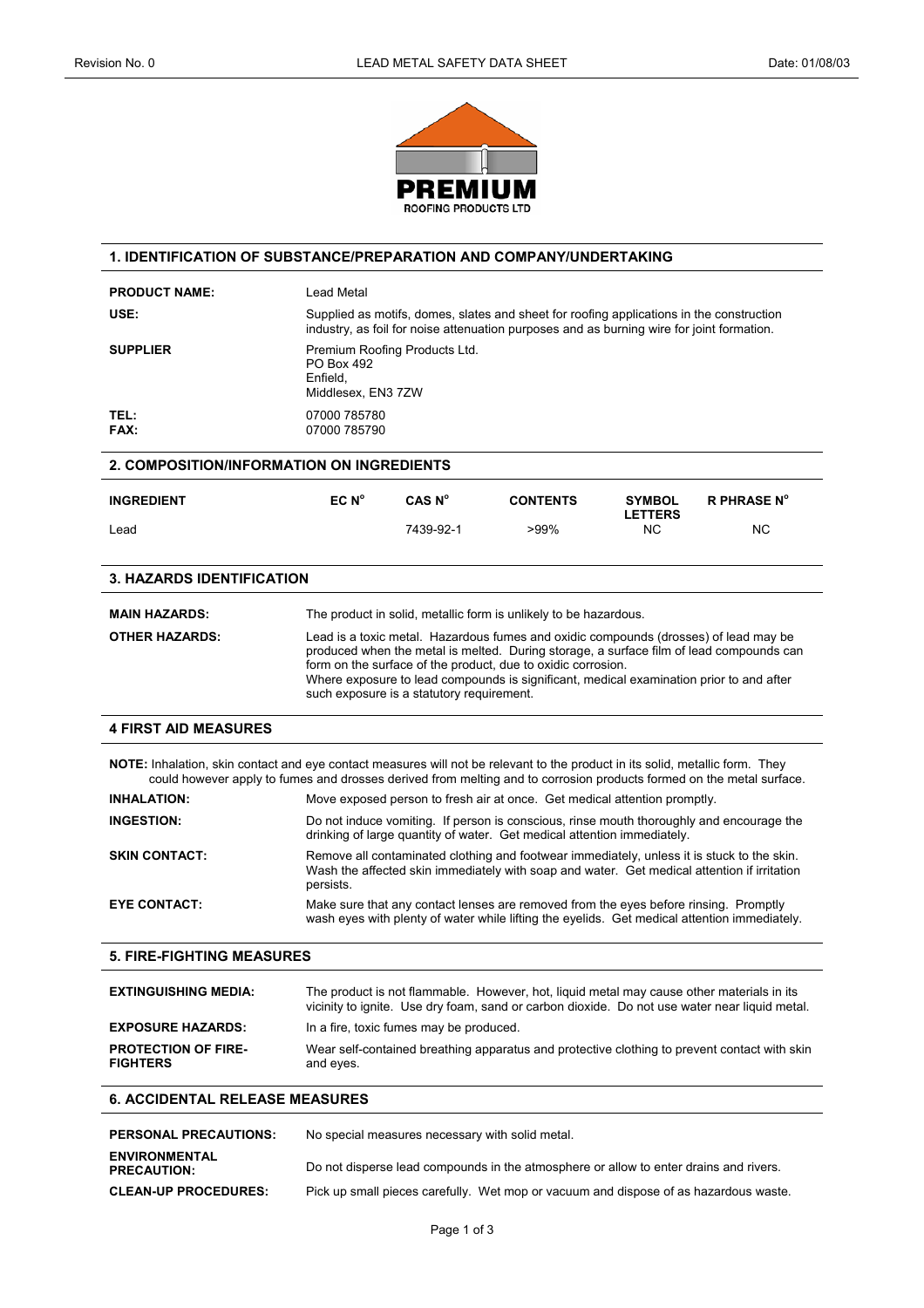## **7. HANDLING AND STORAGE**

# **HANDLING PRECAUTIONS:** Observe normal hygiene precautions when handling solid, metallic product. Avoid inhalation of fumes that may be emitted during melting.

# **STORAGE PRECAUTIONS:** Store in a cool, dry place. Keep out of reach of children.

## **8. EXPOSURE CONTROLS/PERSONAL PROTECTION**

| <b>EXPOSURE LIMIT VALUES:</b>  | <b>INGREDIENT</b><br>Lead                                                                                                    | CAS N°<br>7439-92-1 | LTEL (8 hrs TWA)<br>$0.15 \,\mathrm{mg,m^3}$ | STEL (15 min) |
|--------------------------------|------------------------------------------------------------------------------------------------------------------------------|---------------------|----------------------------------------------|---------------|
| <b>VENTILATION:</b>            | If working with molten metal indoors, use engineering controls to reduce air contamination to<br>permissible exposure level. |                     |                                              |               |
| <b>RESPIRATORY PROTECTION:</b> | Wear dust masks in dusty areas.                                                                                              |                     |                                              |               |
| <b>HAND PROTECTION:</b>        | Wear chemical resistant gloves in cases of prolonged or repeated contact.                                                    |                     |                                              |               |
| <b>EYE PROTECTION:</b>         | Use approved safety goggles or face shield to if working with molten metal.                                                  |                     |                                              |               |
| <b>SKIN PROTECTION:</b>        | Wear appropriate clothing in cases of repeated or prolonged exposure to molten metal.<br>Follow standard hygiene procedures. |                     |                                              |               |

#### **9. PHYSICAL AND CHEMICAL PROPERTIES**

| <b>APPEARANCE:</b>       | Silver/grey metal | ODOUR:                        | <b>None</b> |
|--------------------------|-------------------|-------------------------------|-------------|
| <b>MELTING POINT:</b>    | 327°C             | <b>FLASH POINT:</b>           | N/A         |
| <b>RELATIVE DENSITY:</b> | 11.34 @ 20°C      | <b>SOLUBILITY (in water):</b> | Insoluble.  |

#### **10 STABILITY AND REACTIVITY**

| <b>STABILITY:</b>                                           | Stable under normal conditions. Stable at room temperature.                                                                                            |
|-------------------------------------------------------------|--------------------------------------------------------------------------------------------------------------------------------------------------------|
| <b>CONDITIONS TO AVOID:</b>                                 | No special measures necessary.                                                                                                                         |
| <b>MATERIALS TO AVOID:</b>                                  | Ammonium nitrate, chlorine trifluoride, hydrogen peroxide, potassium, sodium carbide,<br>zirconium, strong oxidising agents, chemically active metals. |
| <b>HAZARDOUS</b><br><b>DECOMPOSTION</b><br><b>PRODUCTS:</b> | Toxic fumes can be produced when metal is in molten state.                                                                                             |

# **11. TOXICOLOGICAL INFORMATION**

**NOTE:** Inhalation, skin contact and eye contact with the solid, metallic product should be of insignificant toxicological impact and the hazards below will only refer to fumes and drosses derived from melting the metal.

| <b>INHALATION:</b>   | Lead compounds could cause constipation, abdominal pain and nausea.                                            |  |  |
|----------------------|----------------------------------------------------------------------------------------------------------------|--|--|
| <b>INGESTION:</b>    | Lead and lead compounds could cause constipation, abdominal pain and nausea.                                   |  |  |
| <b>SKIN CONTACT:</b> | Prolonged contact with lead compounds could lead to absorption into the blood stream.                          |  |  |
| <b>EYE CONTACT:</b>  | May cause irritation. Prolonged contact with lead compounds could lead to absorption into<br>the blood stream. |  |  |

Prolonged exposure to lead compounds may cause central nervous system damage, gastrointestinal disturbances, anaemia and wrist droop. Kidney dysfunction has also been associated with chronic lead poisoning.

# **12. ECOLOGICAL INFORMATION**

| <b>MOBILITY:</b>                            | The product in solid, metallic form is not considered mobile. Drosses however, can be<br>dispersed either through the atmosphere or through water courses. |
|---------------------------------------------|------------------------------------------------------------------------------------------------------------------------------------------------------------|
| <b>PERSISTENCE AND</b><br>DEGRADABILITY:    | Not biodegradable.                                                                                                                                         |
| <b>BIOACCUMULATIVE</b><br><b>POTENTIAL:</b> | Compounds may have bioaccumulation potential.                                                                                                              |
| <b>OTHER ADVERSE EFFECTS:</b>               | Compounds are toxic to aquatic organisms.                                                                                                                  |